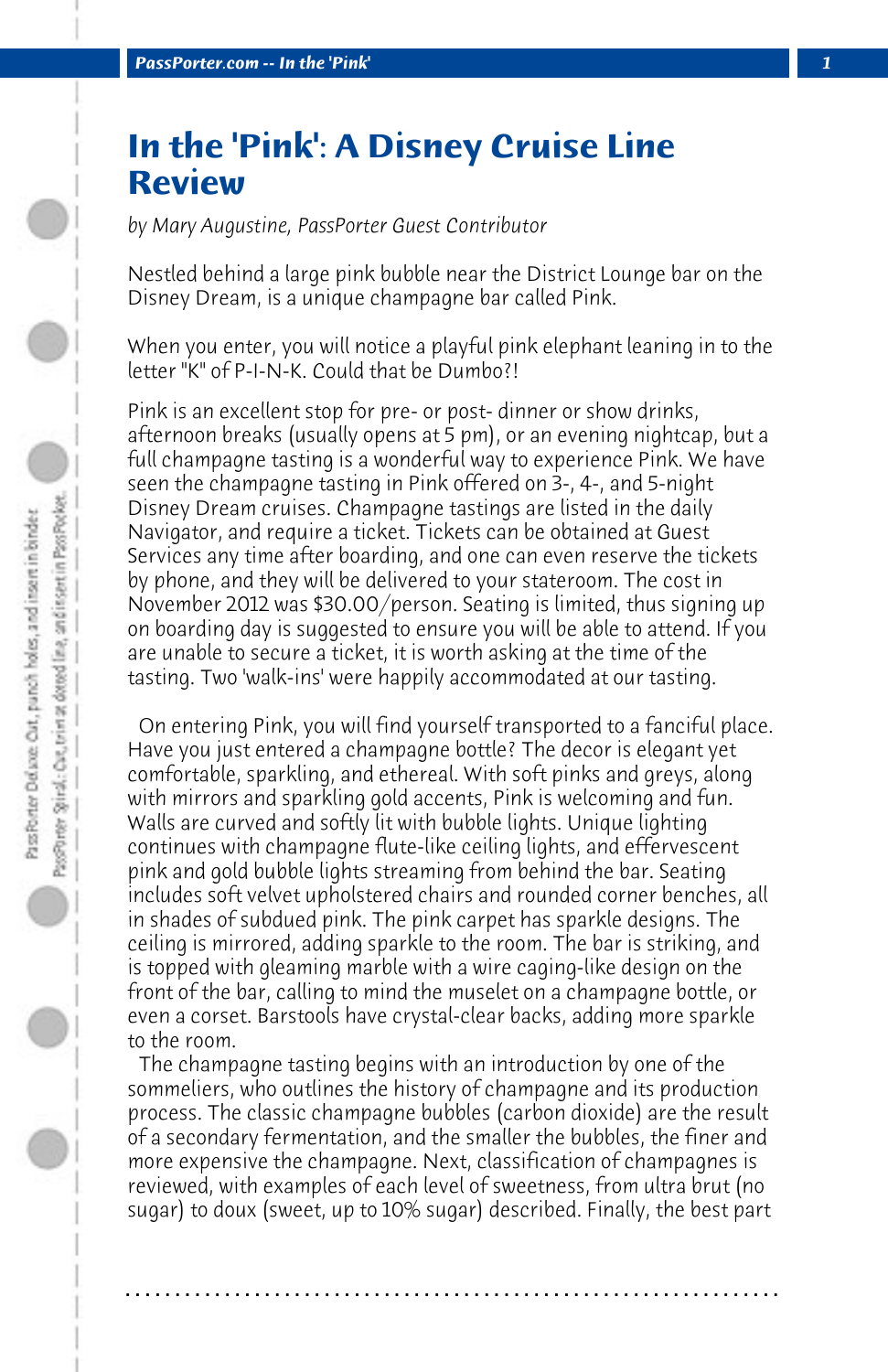*PassPorter.com -- In the 'Pink' (continued) 2*

-- tasting! Four champagnes are presented, each with a full flute, rather than just a small tasting pour. Chocolate chips were provided and the sommelier suggested we taste the chocolate prior to and just after each champagne tasting. He was right -- the chocolate flavor was enhanced! Our four champagnes were Taittinger Prestige Rose, Taittinger Brut La Francaise, Moët & Chandon Ice Imperial (the only champagne created to be served on ice), and Louis Roederer Cristal. The two Taittinger champagnes are exclusive to the Disney Dream.

Also on the menu at Pink are wines, champagne cocktails, scotch, single malt whiskeys, and cognac. The champagne cocktails include interesting choices such as the Tropicale (champagne with mango puree and maraschino liqueur), and the Blue Angel (champagne with Grey Goose vodka, Cointreau, Blue Curacao liqueur, and freshly squeezed lime juice). In addition, Champagne Escapes are offered, which include a flute of champagne served with your choice of mango, peach, or raspberry verrine.

 We also visited Pink briefly during an Art of the Theme ship tour, and the Cast Member mentioned two points of interest in Pink. One is that viewing the floor in front of the bar through a camera, gives the illusion that bubbles are rising from the floor (as bubbles in a glass of champagne). Not all cameras show this, and unfortunately neither of our digital cameras gave [us this special view. We did find the second](http://www.passporter.com/articles/pink-dcl-review.php) point of interest -- a moving light in the shape of a pink elephant, which appears randomly in the back lit bubbles on the wall opposite the bar. The elephant appears for a few seconds within a bubble, and then vanishes, only to appear in another bubble. A single pink elephant on parade? I must admit that scene from Dumbo is one that frightened me as a child. But this pink elephant is cute and it was fun to watch for him. Hmm -- relaxing with a glass of champagne and enjoying the pink elephant here may be just the perfect therapy for those of us who don't have fond memories of that particular scene from Dumbo. Cheers!

*About The Author: Mary is a Disney Cruise Line fan preparing for her 9th cruise with Disney.*

*Article last updated: 07-04-2013*

*View the latest version online at: http://www.passporter.com/articles/pink-dcl-review.html*

*Copyright by Mary Augustine. All rights reserved under International and Pan-American Copyright Conventions. No part of this publication may be stored in a retrieval system or transmitted in any form by any means electronic, mechanical, photocopying, recording, scanning, or otherwise, except as permitted under sections 107 or 108 of the 1976 United*

**. . . . . . . . . . . . . . . . . . . . . . . . . . . . . . . . . . . . . . . . . . . . . . . . . . . . . . . . . . . . . . . . . .**

D